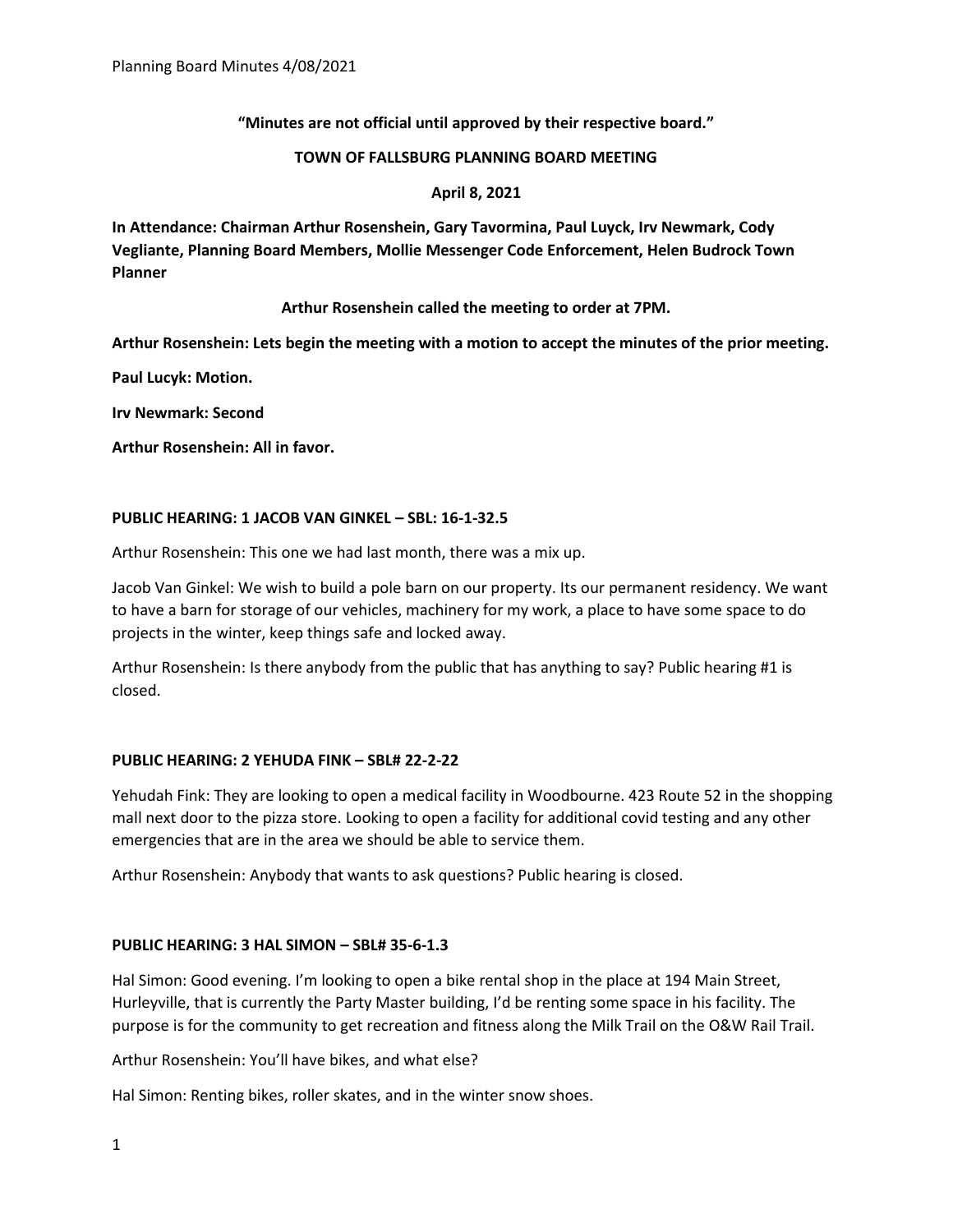Arthur Rosenshein: Anybody here with questions or comments? Public Hearing is closed.

### **PUBLIC HEARING: 4 SKWERE MOSDOS – SBL# 58-1-24 Abraham Mizrahi**

Abraham Mizrahi: My name is Abraham Mizrahi, I am the GC of this project. Its basically for, they have four buildings for a dorm in the girls camp and they would like to replace it with a new building. The size of the new building will be 32 x 240, but the concept of the building is its going to be the same size. The bedroom square footage will be exactly the same. Until now they had four buildings which used to be open. To get to a bedroom was connected directly to the field. There were no hallways, no extra space. What they want to do is take the square footage of the bedrooms and put it in a new building and add to the extra space for hallways and bathrooms. They only had two bathrooms per building and they want to add additional; a handicap bathroom and more bathrooms. Off of the 240, 40 of that would be a deck.

James Park: Is there any changes to the fire egress?

Abraham Mizrahi: On the one side of the building it will be even with the ground. Its on a slope of a hill. One side will be egress with up, no ramp needed, just go out. the other side of the building will have one flight of stairs, one floor down.

James Park: I understand the planning board should review the fire egress of two means of egress. As long as that's matched I think that's fine. I'm not too familiar with New York, I'm an architect from New Jersey.

Arthur Rosenshein: We still need to get fire trucks in and out. That's fair. Anybody else who has a question? Public hearing is closed.

# **PUBLIC HEARING: 5 LAUREL LEDGE VILLAS – SBL# 36-1-23**

Isaac Weinberger: The project is 370 Laurel Ledge. Over the heavy winter we had a collapse of the existing community room. Were looking to rebuild, retain the basement, and rebuild the basement with an additional 1,085 square foot to meet current demand of personnel within the community. Basically theres a deck in the back, we're making the deck smaller by 12 feet and replacing that 12 feet with enclosed new Shul that we would like to rebuild. There's no impact on vehicular impact or traffic and its not encasing any area. We would ask the board to look at the application so it can be rebuilt back in time for the summer.

Arthur Rosenshein: We'll see if we can. Any more? Public Hearing is closed.

# **NEW BUSINESS: 1 JACOB VAN GINKEL – SBL: 16-1-32.5 Requests Conceptual Review for a proposed 40'x 60' pole barn. Zone: REC, Acres 4.71. Location: 145 Leins road, Woodbourne.**

**Jacob Van Ginkel represented.**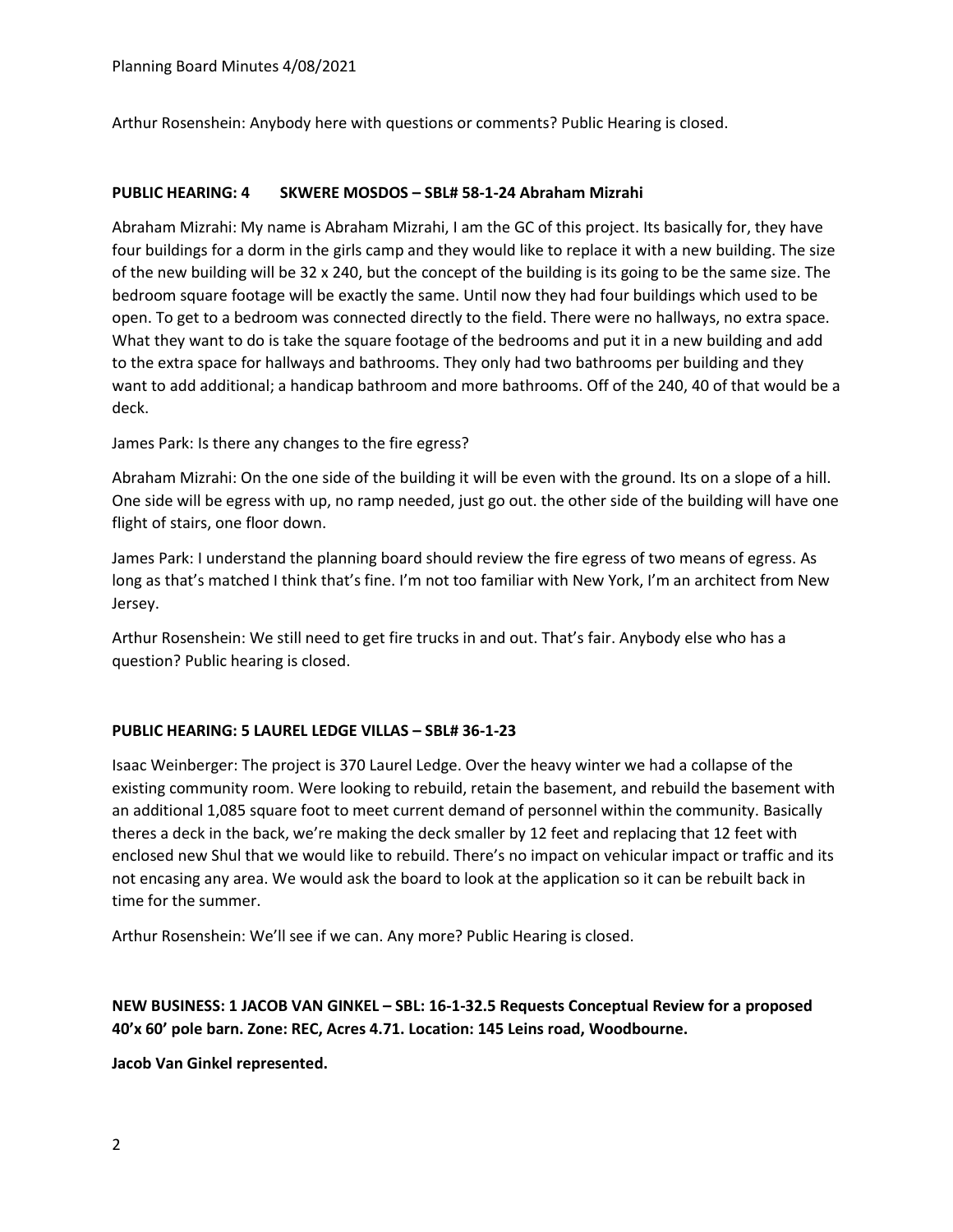Arthur Rosenshein: You've already answered the big question, its not a commercial building it is for your own personal use, correct?

Jacob Van Ginkel: Correct.

Mollie Messenger: Theres no violations on the property. It seems to meet the setbacks. The only thing, I wanted to make sure this would not turn into a repair garage of any kind, it is for private use only.

Jacob Van Ginkel: Private only.

Irv Newmark: It's a dead end road with not too many people.

Jacob Van Ginkel: Right. I think Robert, the immediate neighbor called in to the Building Department.

Arthur Rosenshein: There was one favorable one.

Jacob Van Ginkel: The immediate neighbors both are fine with it, they know we are developing the land and chain sawing and working out in the land.

Arthur Rosenshein: Questions? It's a type 2 SEQR so we don't have to do further on that. I would entertain a motion for site plan approval for a 60x40 pole barn.

Irv Newmark: Motion.

Paul Lucyk: Second.

Arthur Rosenshein: All in favor. Unanimous.

# **NEW BUSINESS: 2 YEHUDA FINK – SBL# 22-2-22 – Requests site plan approval to open a medical office in an existing store front. Zone: MX. Location: 432 SR 52, Woodbourne. Cross Roads: Robbie Ln.**

#### **Yehudah Fink represented.**

Yehudah Fink: We started the demolition for it.

Arthur Rosenshein: I noticed. Are you doing anything to the exterior?

Yehudah Fink: No, just changing the windows and doors and probably painting it to make it look a little nicer. I was planning to work with one of the local that work with signage and bring it to a board meeting for approval before we go forward but we do want to bring it up to todays standard.

Arthur Rosenshein: What about waste disposal?

Yehudah Fink: Around the corner, this is a corner lot, there is a gated in garbage dumpster.

Arthur Rosenshein: There is a municipal parking lot.

Yehudah Fink: Except for the municipal parking, by the side of the pizza store he has a part where there is parking. I included that in the lease as well. I should be able to have additional spots.

Arthur Rosenshein: Deliveries?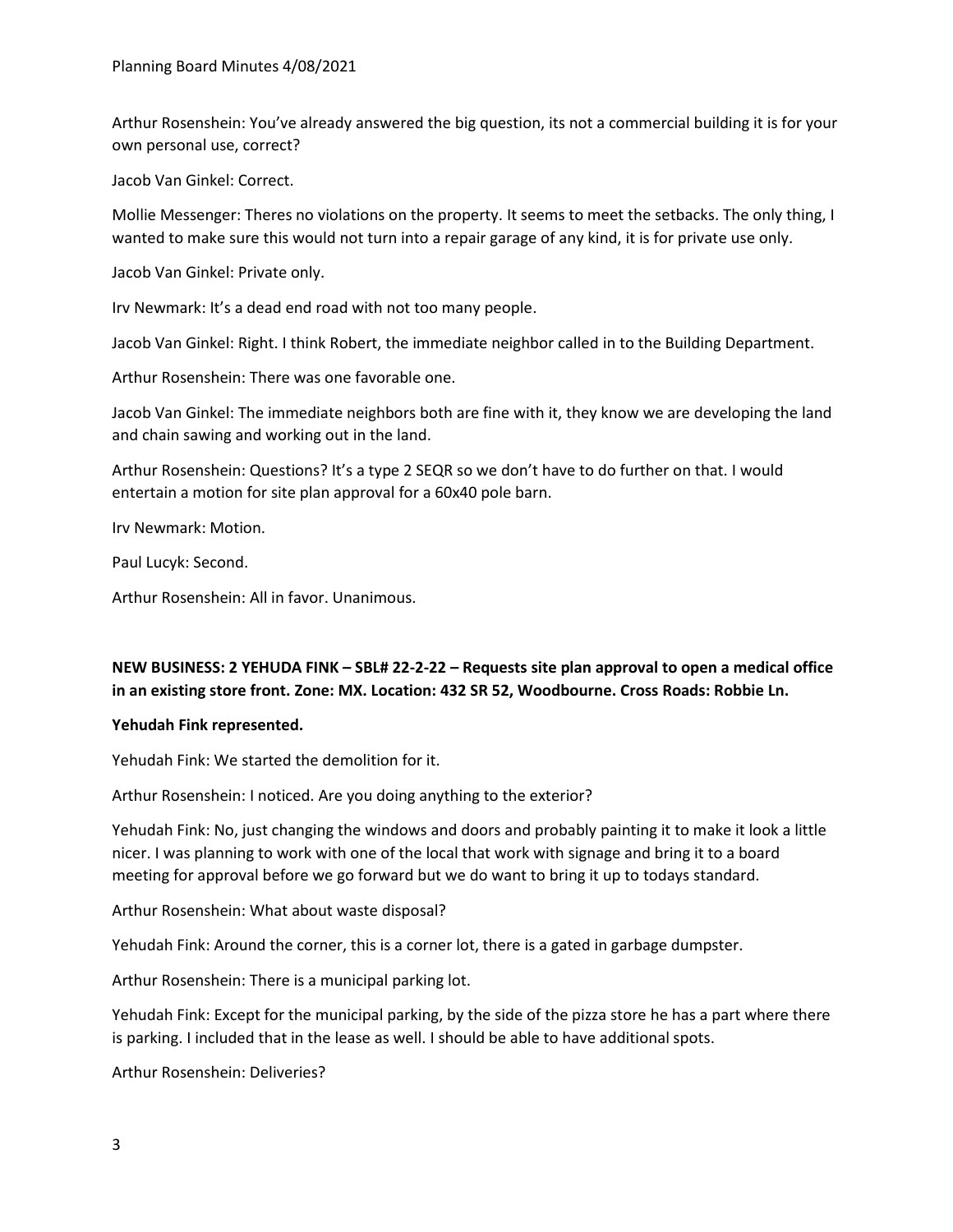Yehudah Fink: Its on the side, not the front. There aren't many deliveries but it will come UPS and we have a back entrance to take deliveries.

Arthur Rosenshein: Okay, it gets a little crowded in summer.

Paul Lucyk: On the picture on Google Maps, is it the building that is closest to the sidewalk, or the one towards the back?

Yehudah Fink: Theres a pizza store on the corner. In-between a restaurant and the pizza store.

Helen Budrock: Sandwiched between Citrus Café and Pizza.

Yehudah Fink: Right.

Arthur Rosenshein: I was hoping it was the pizza store and we could get the exterior fixed.

Yehudah Fink: You probably will because at least the side of the pizza store should look decent for parking.

Mollie Messenger: The only thing we don't have is a 239 review, so if we do a conditional approval we'll have to do a 239 review on it pending. The only thing I have, the current owner doesn't take care of the garbage at all, we need to make sure it is properly enclosed and gets shut and taken care of.

Arthur Rosenshein: The 239 review is a county review is a county review and its triggered by the fact that it is on a state highway. Before we give final approval we have to send to the county an application what youre doing, we will get the reply back and I think with the permission of the rest of the board, if there are no adverse comments by the county, we will pass it pending the county review. If it comes back with anything substantive then we will have to have another meeting.

It's a type 2 action, we don't have to do anything environmental on it. With the condition pending 239 review I would ask for a motion to approve site plan approval.

Mollie Messenger: Arthur to clarify, if you are doing things to the building you may have to go to the architectural review board, with the signage and/or you painting out of the color pallet or doing something to the façade then you will have to go to that board as well.

Helen Budrock: That should go as a condition.

Arthur Rosenshein: I'll add the ARB also if there are exterior changes. Pending both, but assuming you come back with no great negatives you will not have to come back. With those two conditions in the motion, who would like to make it?

Gary Tavormina: Is he using the municipal parking lot?

Arthur Rosenshein: He has some spaces along the building.

Gary Tavormina: I Know the garage. Theres not that much space there.

Arthur Rosenshein: But the municipal lot is right there.

Mollie Messenger: Yes. He will use the municipal lot.

Arthur Rosenshein: Lets try making the motion this time.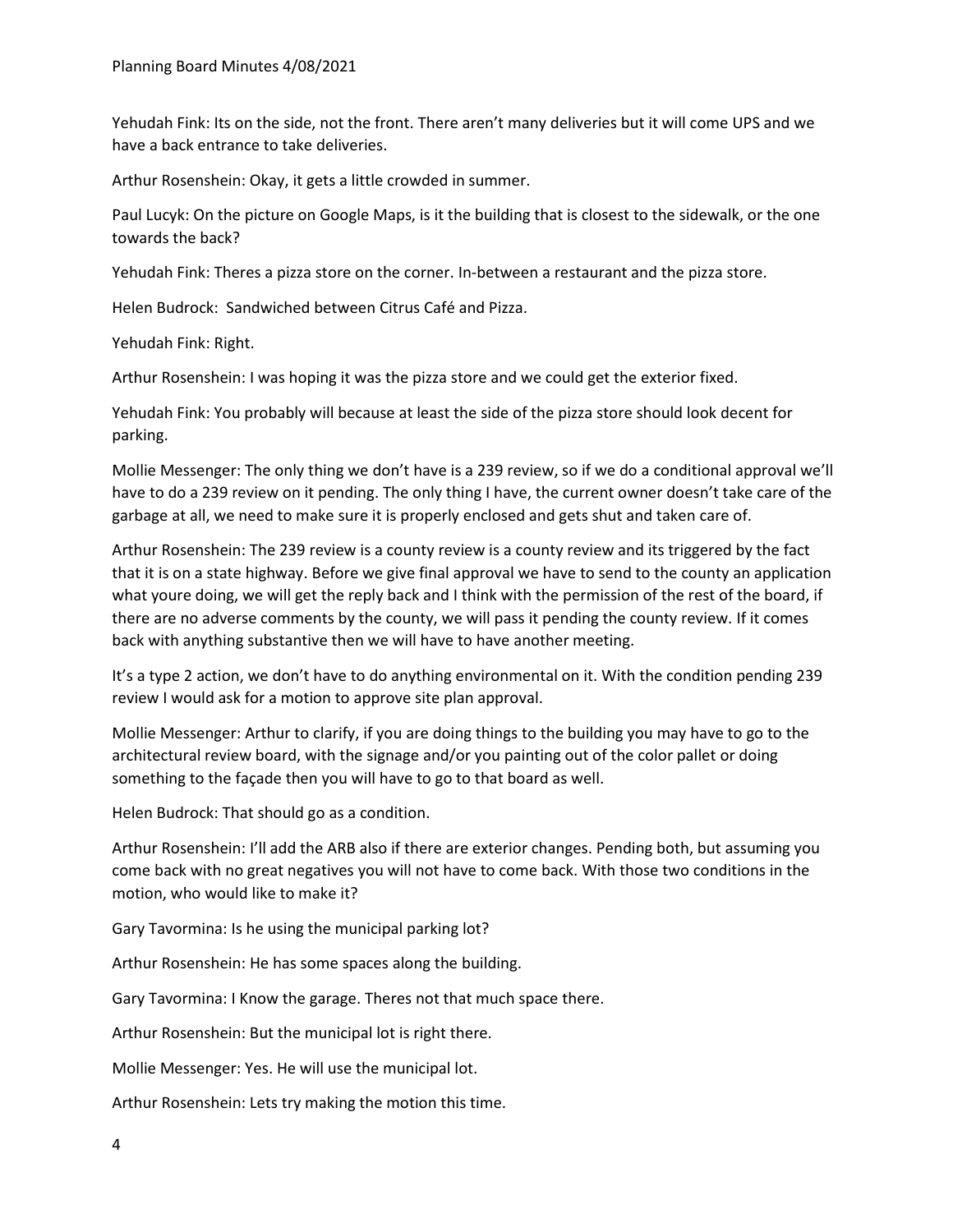Planning Board Minutes 4/08/2021

Irv Newmark: Motion.

Cody Vegliante: Second.

Arthur Rosenshein: All in favor raise your hand. Majority in favor, motion passed.

**NEW BUSINESS: 3 HAL SIMON – SBL# 35-6-1.3 – Requests site plan approval to open a year round bicycle, skate and snow shoe rental shop in an existing building. Zone: MX. Acres: 1.03. Location: 194 Main St., Hurleyville. Cross Roads: Cunes Rd.**

### **Hal Simon represented.**

Arthur Rosenshein: I have to say I have a personal interest, I use a bike path and it is getting busier. Is there any way, over the long run, you could get ice cream there? I keep trying to get an ice cream shop there.

Hal Simon: I have hopes of doing that but probably not this season. This season I may just do a chest freezer and then next season we'll be doing some ice cream.

Mollie Messenger: This one also needs 239 review so it would have to be pending that because it is on a county road. The only other thing, this is off the beaten path. I was wondering if you were thinking of signage by the rail trail or elsewhere, because off-premise signage we don't have in Fallsburg, so I wasn't sure how you would direct people to your shop.

Hal Simon: I don't want to do any off premise signage. Eventually we'll apply to put a sing on the exterior of the building, but really its going to be word of mouth, social media, that'll be my marketing campaign. The SCVA, etc.

Mollie Messenger: Same thing applies if youre doing something to the building. Is that just a block building? Nothing to it?

Hal Simon: Nothing to it. And I'm taking a small portion.

Arthur Rosenshein: I would recommend you have some signage. So people can drive by and see a bicycle rental.

Hal Simon: On or near the trailhead?

Arthur Rosenshein: I don't know whats permitted, but on the building.

Hal Simon: I have full intention on putting signage on the building.

Arthur Rosenshein: And see about, because you may think people or visitors will not know.

Hal Simon: Thank you for the advise.

Arthur Rosenshein: With the 239 review we would approve use of the site plan pending 239 review. You wont have to come back unless theres a negative in there?

Paul Lucyk: Motion.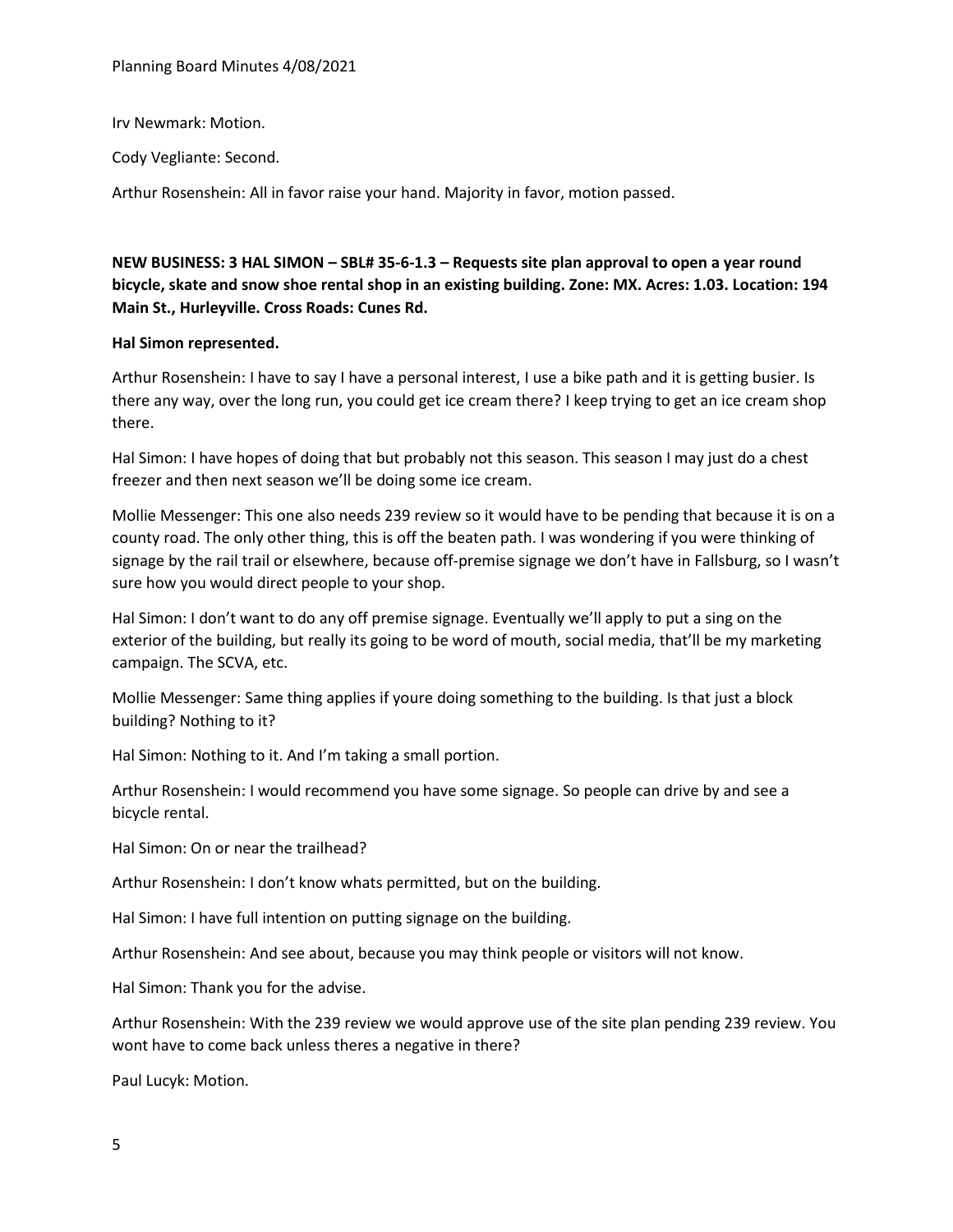Irv Newmark: Second.

Arthur Rosenshein: All in favor raise your hand. Unanimous.

Hal Simon: When would I be notified about the approval?

Mollie Messenger: We can put it in tomorrow, so it will take a week or so for that to get back. theres not an adverse so it would probably be a local determination, is what were hoping for. You can work with the building department on what you need with your actual building because you'll need an operators permit.

Hal Simon: Thanks so much everybody.

**NEW BUSINESS: 4 SKWERE MOSDOS – SBL# 58-1-24 – Requests site plan approval to demolish 4 buildings and replace them with one dorm building with the same square footage. Zone: REC. Acres: 78.26. Location: 1123 Glen Wild Rd., Woodridge. Cross Roads: Davos Rd.**

# **Abraham Mizrahi represented.**

Mollie Messenger: Camp Skwere, the site plan was a little confusing as far as it had 5 buildings highlighted on the existing plan but then only 4 are going to be demolished. And then the lot coverage went up 3% which I didn't understand, so theres a lot more that should be there. But, the bedroom count, youre going from 54 beds to 80 beds and more bathrooms. Camp Skwere in the past had not followed through with construction as quickly as we hoped in the past, and we had to do temporary stuff, what I am asking is the timeline on the project and a lot more information on the building and the replacement and whats existing and the utilities.

Abraham Mizrahi: I'll go one by one. Demolition, one building was moved away I guess, they told me that last season one was moved away which is why we have only four buildings that I am applying to remove. The square footage, I only took it from the four buildings which are still there, not the five buildings. One building close to the new lunch room, brick building, was was taken last year. Square footage, being that we will have a better layout, yes, I will have additional space per bed. They had some years between 54 and 59 beds total. In my new layout I should be able to put in a total of 80 beds. What they can put in I don't know but its not because they have increased room space, room space will be the same as it was. They are increasing is hallway space, which they never had a hallway someone could walk in, they had it so someone would walk from the outside, field into the bedroom. The additional space will be bathrooms which they had about 1 bathroom for every 15 kids, now they will have 1 for between 5-6. One additional thing they're adding in is a 40x32 deck between the two bunk houses. Its basically going to be two bunk houses with a deck in the middle, but its going to have a continuous roof on top of that. In terms of time scheduling I'm not familiar because it is a new customer, if they are not paying it will take forever –

Mollie Messenger: I meant are you looking to do it this year or next year?

Abraham Mizrahi: I don think this year, I told them I was to start in September. For me a job like this should take 3-4 months, depends on the winter. If we start in September I should have winter problems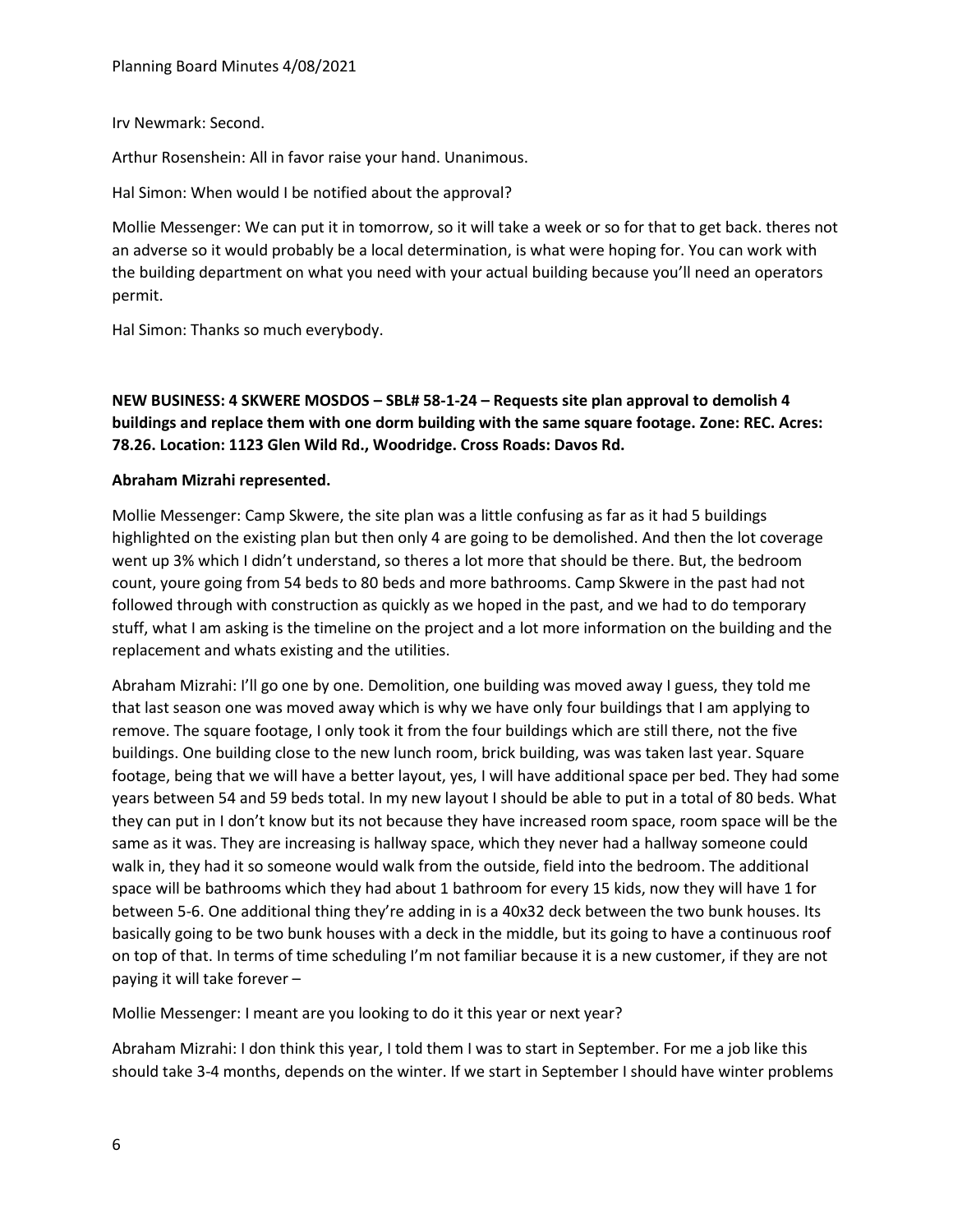because foundation will be up. If the financials will be there for me I should be able to deliver the project by February, about four months.

Arthur Rosenshein: There was a question about fire entrance and exits. Would we want the fire department to OK the project if they can get in and out easily?

Paul Lucyk: Most definitely.

Abraham Mizrahi: Makes sense. There's a driveway right there next to that building where the building is going to be. That makes sense for the fire department to come in. The egress will be on the plans. The plans are not good, they were made in a day and a half for the planning board, I will have a detailed plan on every aspect of the construction and all the codes needed for that type of use.

Arthur Rosenshein: And you'll have a letter from the fire department etc, Mollie anything else?

Mollie Messenger: I know you're just here for the building, but when you come for a change to the whole site plan the Planning Board looks at the site plan in whole and we've been asking for that entrance to get cleaned up and that brush taken are of and a new entrance sign that show where the buildings are. That will be part of the fire department review, we've wanted to add a map that shows where the units are located so the fire department has better access to that. One of the things the planning board has always talked about and the residents is none of the buildings are painted on the road side. Perhaps you can talk to the owner to see what the schedule is to clean up some of the older buildings, get some paint on them, a little bit at a time. These are all things that when you go through the site plan that's in their purview.

Abraham Mizrahi: I have paint on the outside buildings, cleaning on the front doors, its not clean by the gates?

Mollie Messenger: Theres a lot of brush and the site distance is bad.

Arthur Rosenshein: Is the code enforcement going to be inspecting the premises and come up with a punch list for us?

Mollie Messenger: Yes, George was out there and talked to Mr. Hersh. We can do that in the mean time also.

Arthur Rosenshein: Yeah, that will give us a check list on what to finish.

Paul Lucyk: I think he said hes going from 58 to 80 bedrooms, is that correct?

Mollie Messenger: Beds. Beds.

Paul Lucyk: Okay, because I want to make sure there is enough septic.

Irv Newmark: I think they hooked into the Village. I think they pump the sewage to the Village of Woodridge.

Paul Lucyk: Is there any fire hydrants, or the last one is by Hershewski?

Irv Newmark: The last one is by Hershewski.

Paul Lucyk: Theres no ponds or anything where theres water. Thatll be reviewed by the fire department.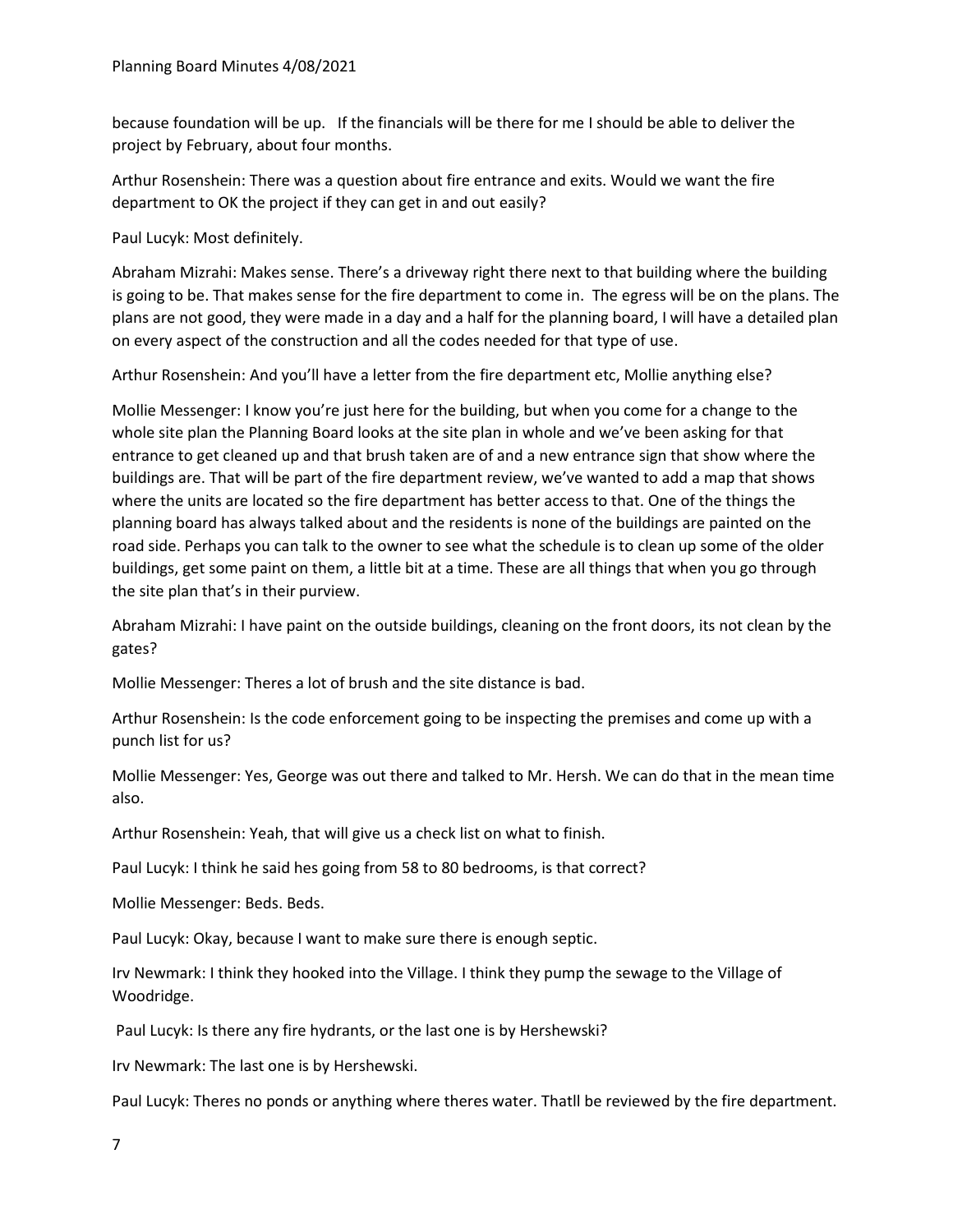Irv Newmark: They should contact the commissioners. One of the commissioners will look at it with the fire chief to make sure a truck can get in behind that dining hall.

Paul Lucyk: It used to be come in loop around and come out by Saul's house. I believe that is closed off. Can firetrucks make the loop? These are things that when you have a building that big it needs to be looked into. This is masonry or wooden?

Abraham Mizrahi: Wooden structure, but one floor.

Mollie Messenger: Is there a basement?

Abraham Mizrahi: I don't have that plan done but I guess half the building will have a basement because its on a slope and I want to have one level for the entire dorm. I don't want steps or ramps because of handicap accessibility.

Mollie Messenger: The board will probably want to know if the basement will be used for living space, playroom, classroom, any of that.

Abraham Mizrahi: No plans but it if will be used I will have to come back. I don't think theyre going to use it.

Arthur Rosenshein: Well put that on the site plan; theres no use intended then we'll know if theres change.

Abraham Mizrahi: Okay I am putting it in.

Paul Lucyk: Is there a rendering or something so we can see the height and how far off the road or path it is?

Abraham Mizrahi: You have the rendering of the building.

Paul Lucyk: No just a red square box.

Helen Budrock: It was in my packet. Labeled A1.

Abraham Mizrahi: Its not final because I didn't have a surveyor mark the details of the topography.

Helen Budrock: And Paul they will have to come back with a more detailed site plan but at least you have the rendering.

Paul Lucyk: Okay, and let them test for rock, its all rock up there.

Abraham Mizrahi: If it's all rock I'll end up without a basement.

Arthur Rosenshein: Anybody else?

**NEW BUSINESS: 5 LAUREL LEDGE VILLAS – SBL# 36-1-23 – Requests site plan approval to replace the community building and add 1180 square feet. Zone: R. Acres: 40.36. Location: 370 Laurel Ave., South Fallsburg. Cross Roads: Brickman Rd.**

**Isaac Weinberger represented.**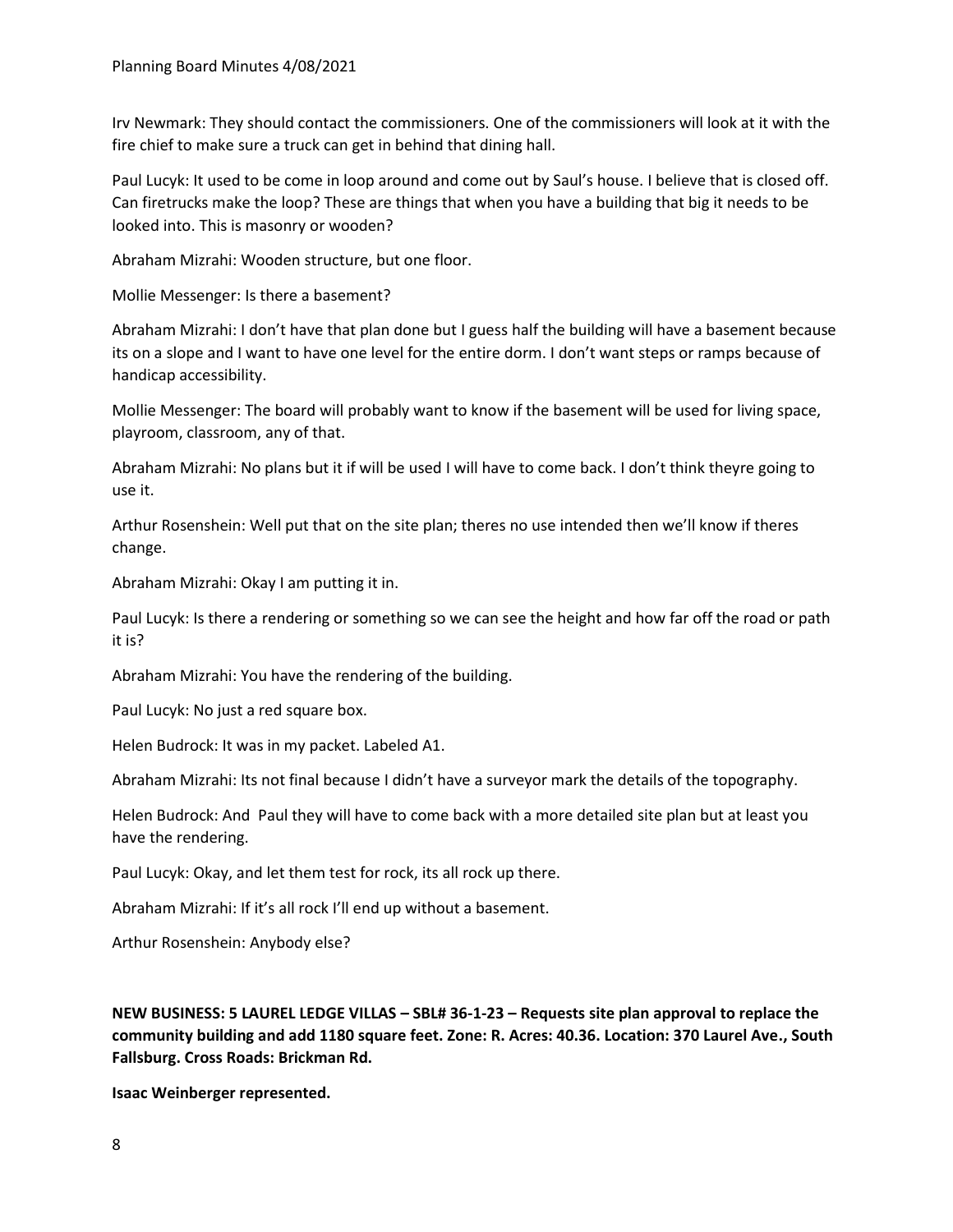Isaac Weinberger: Isaac Weinberger here, general contractor representing Laurel Edge on the rebuild of the collapsed shul.

Arthur Rosenshein: Seems like you had a lot of company in that this winter.

Isaac Weinberger: Little more than it could handle. The building was built in 1995, its considered congregational, it's the community room in the shul for a 72 bungalow colony. Apparently there was an existing building approximately 40x100, with a big deck in back currently where it collapsed and we are able now to do an addition we opted to do a smaller deck size and take in another 12 feet which adds up to 1,185. Its not adding more footprint to the basement, the basement is staying as is. We demolished the building, we have the floor deck prepared to move to the next phase of rebuilding. I would ask the board to consider the extending of the shul, put something nicer and more up to date to enhance the entire community. Its not going to add vehicular traffic in impervious areas, were not adding impervious areas.

Mollie Messenger: The issues are it is unfortunate that it fell, we had all the information for the original building permit and it was all constructed correctly but the snow load was too much. I know they didn't have a proper site plan but because the building is going back in generally the same location I asked them to send an areal photograph of where that addition they were talking about. Its inward, toward the development, its not impeding traffic or taking away from parking. Im not opposed to the building but were looking for developments to put up signage to show where unit numbers are to help the fire departments. I also would request that the dumpster area on Brickman Road gets the right enclosure and screening because a couple of times in the summer its exploded and theres dumping. So we want to get that cleaned up and get a real enclosure around the compacter and dumpster. Im hopeful the board can work with these folks and get a couple items in return.

Isaac Weinberger: I would entertain that and get that done. Did you develop a protocol of how you would like to see the units numbered and do you have something we can follow?

Mollie Messenger: Generally they take a site plan, or almost a cartoon picture and put numbers on it so it is graphically easy for the fire department. At the entrance of the colony, on Laurel Avenue.

Isaac Weinberger: What size would you go for?

Mollie Messenger: A legible size.

Isaac Weinberger: There are 72 units.

Mollie Messenger: You'll want to work with a sign person. make it look nice and something you like. It doesn't have to be right on the road but it does need to be by the entrance by Laurel.

Arthur Rosenshein: Mollie would it work for you if we make condition of CO the signage and the dumpster?

Isaac Weinberger: I can get to Greg or Mollie next week and open it simultaneously while we get our building approved and get it up.

Arthur Rosenshein: Were looking to give you approval tonight but you cannot use it until you take care of a few of these issues.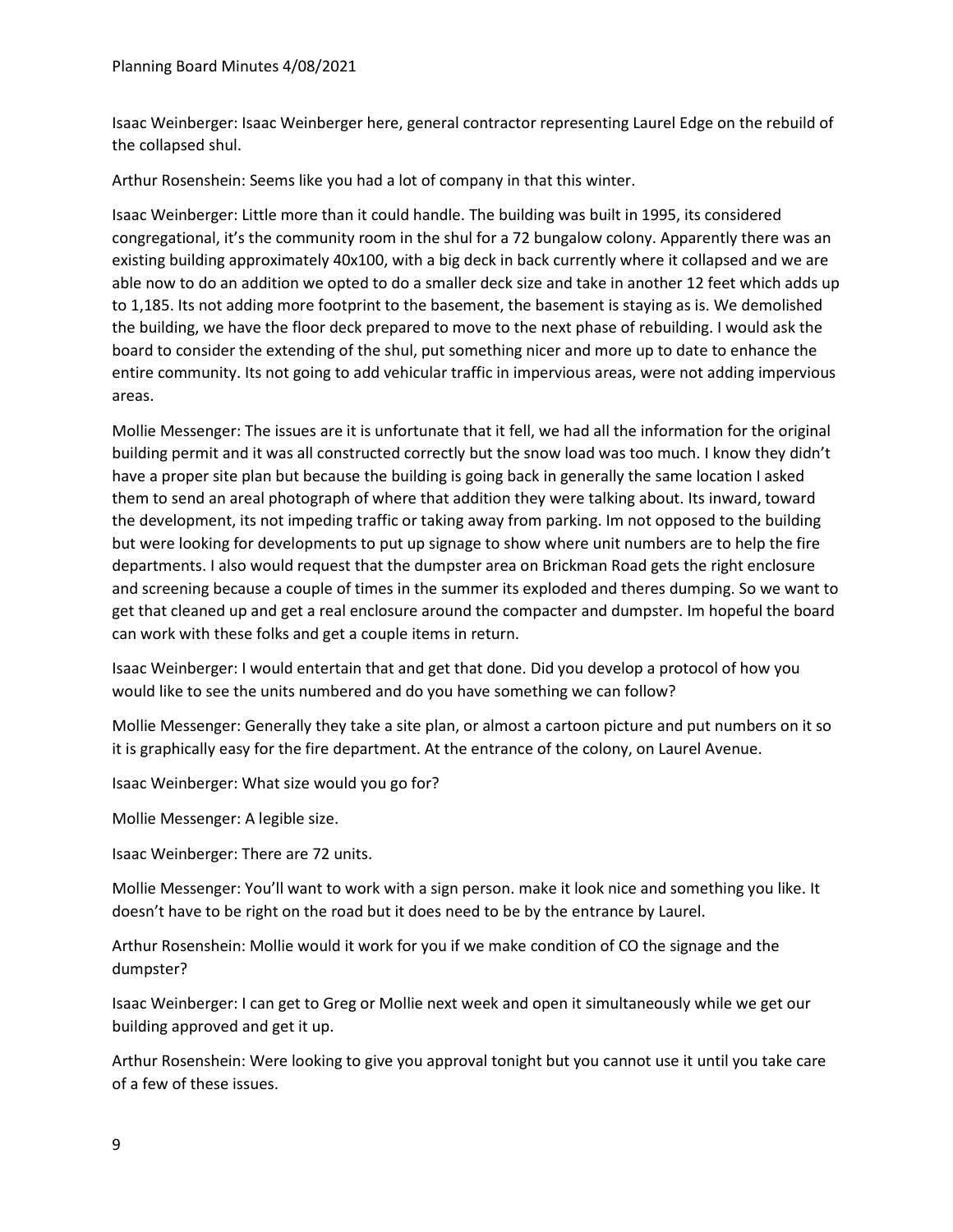Isaac Weinberger: Which is condition to CO to get the dumpster and signage. We will take care of those two issues without objection.

Arthur Rosenshein: And it is type two SEQR so we don't have to do anything on it. With those two conditions I would entertain a motion for site plan approval.

Gary Tavormina: Do we have a rendering of what the building will look like?

Isaac Weinberger: This is existing and this is what were adding. That's the front, vertical siding.

Arthur Rosenshein: Anything further? Then with prior condition I would ask for a motion.

Irv Newmark: Motion.

Paul Lucyk: Second.

Arthur Rosenshein: All in favor raise your hand. Motion passes.

# **OLD BUSINESS: 1. NEW PINES – SBL# 39-1-88.1 – Requests site plan amendment to relocate units 1 and 2 and the caretaker's unit. Amendment to include the increase in units from 75 units to 79 units. Zone: R. Acres: 45.01. Location: Laurel Ave., South Fallsburg. Cross Roads: Laurel Park Rd.**

# **Jay Zeiger represented.**

Arthur Rosenshein: Anything Mollie that is lacking between this and approval?

Mollie Messenger: Helen and I talked about the resolution and I felt it is fine.

Jay Zeiger: I Had a question about the resolution.

Arthur Rosenshein: Did everybody get the resolution?

Helen Budrock: It is the standard site plan approval resolution with the standard conditions with the exception of the last one which Jay is referring to that currently states that a site visit field check will be made by staff to ensure all proposed recreational facilities have been built prior to an issuance of certificate of occupancy.

Arthur Rosenshein: It should be C.

Helen Budrock: It should be C, Jay noted that too.

Jay Zeiger: I have no objection, we're going to build recreation that we committed to build but without studying the site its never be that everything is going to be built before the houses. The project is going to be built in phases, were not going to build a playground in phase 2 when the houses that are built are all in phase 1.

Arthur Rosenshein: I don't believe we have a phasing plan.

Jay Zeiger: Not necessarily a phasing plan, but theyre not building 78 houses on the same day.

Arthur Rosenshein: But not having a phasing plan how do we schedule it with recreation? There isn't that much recreation, that was one of the issues. Youre not looking at a large amount here.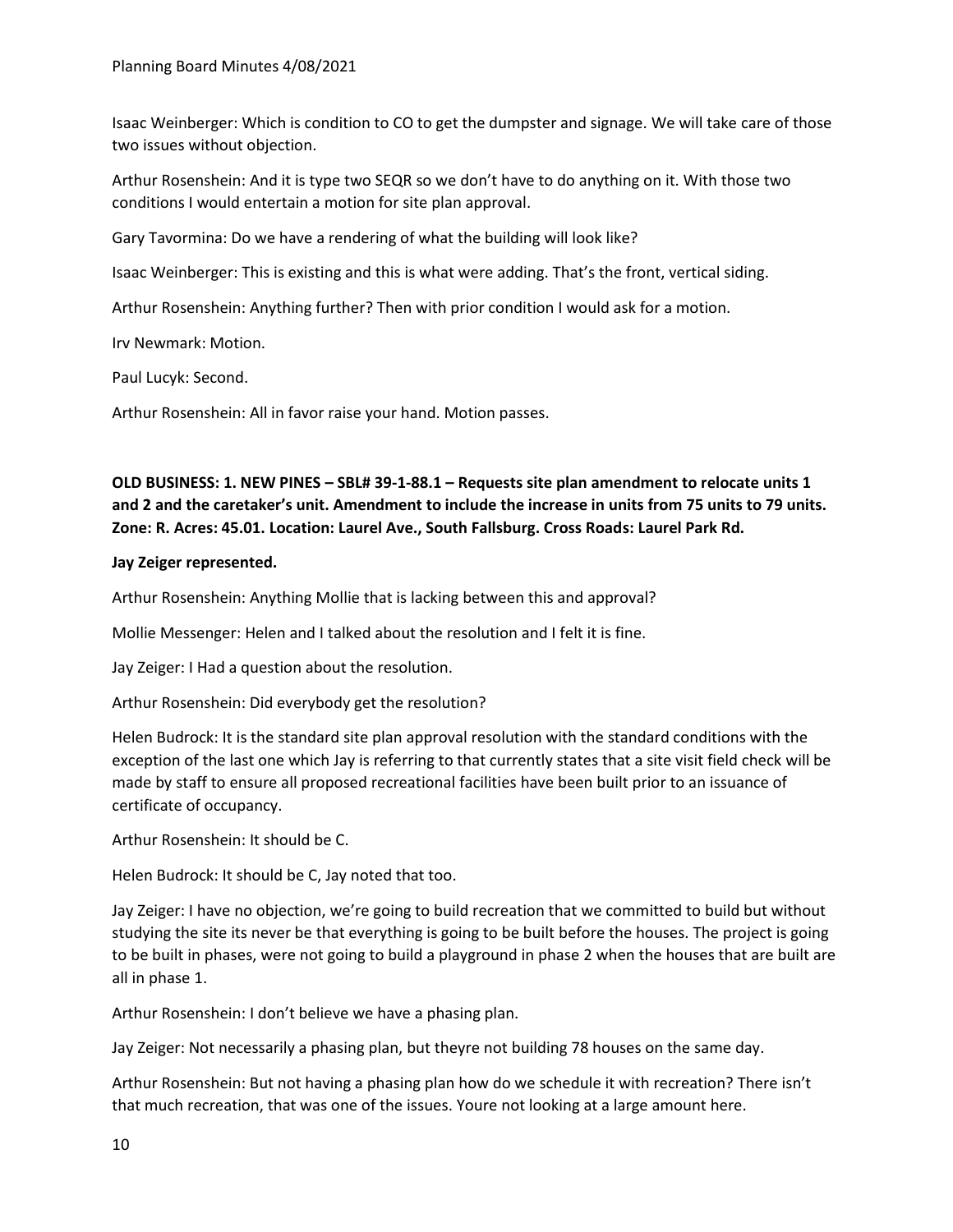Mollie Messenger: The Braisel brothers usually build the entire thing, and do recreation right along with all the homes. The way they build is everything is almost done by the time so its really not a lift for them. Theyre already under construction for the development as it is.

Jay Zeiger: Okay. I just.

Arthur Rosenshein: It isn't that much effort. I appreciate your effort.

Jay Zeiger: Okay.

Arthur Rosenshein: Has this received a negative declaration?

Jay Zeiger: Yes on the original approval.

Arthur Rosenshein: Is it unlisted action then?

Helen Budrock: I would consider it unlisted action if it were just the recreation by itself it would be a type 2, but they are adding four units so I would say its unlisted. It cant hurt to be on the safe side.

Arthur Rosenshein: In your opinion theres nothing significant taking place in change?

Helen Budrock: Not in an environmental perspective.

Arthur Rosenshein: In some degree theres less because of the taking out some recreation.

Helen Budrock: They did put some back.

Arthur Rosenshein: It probably equals out to no environmental change. Board, the first thing because it triggers SEQR on this, we need to vote that we don't feel theres any environmental impact or impact with this. Does anybody disagree? Motion for the negative deck?

Paul Lucyk: Motion.

Cody Vegliante: Second.

Arthur Rosenshein: All in favor. We now have site plan with conditions stated including the last one; this would be a motion for site plan approval based on the draft.

Paul Lucyk: Motion.

Irv Newmark: Second.

Arthur Rosenshein: All in favor raise hands please. All 5.

**OLD BUSINESS: 2. RACHVES ESTATES – SBL# 14-1-31 – Requests site plan amendment to convert the caretaker's home into a duplex for use by the caretaker on one side and the owner on the other side. Zone: R. Acres: 45.50. Location: 6277 & 6289 SR 42, Woodbourne. Cross Roads: Beaver Ln.**

#### **Jay Zeiger and Kirk Rother represented.**

Jay Zeiger: The caretaker unit that was approved was the old barn, and we went through ARB and this board with the commitment that the barn would be restored at the same location at the same footprint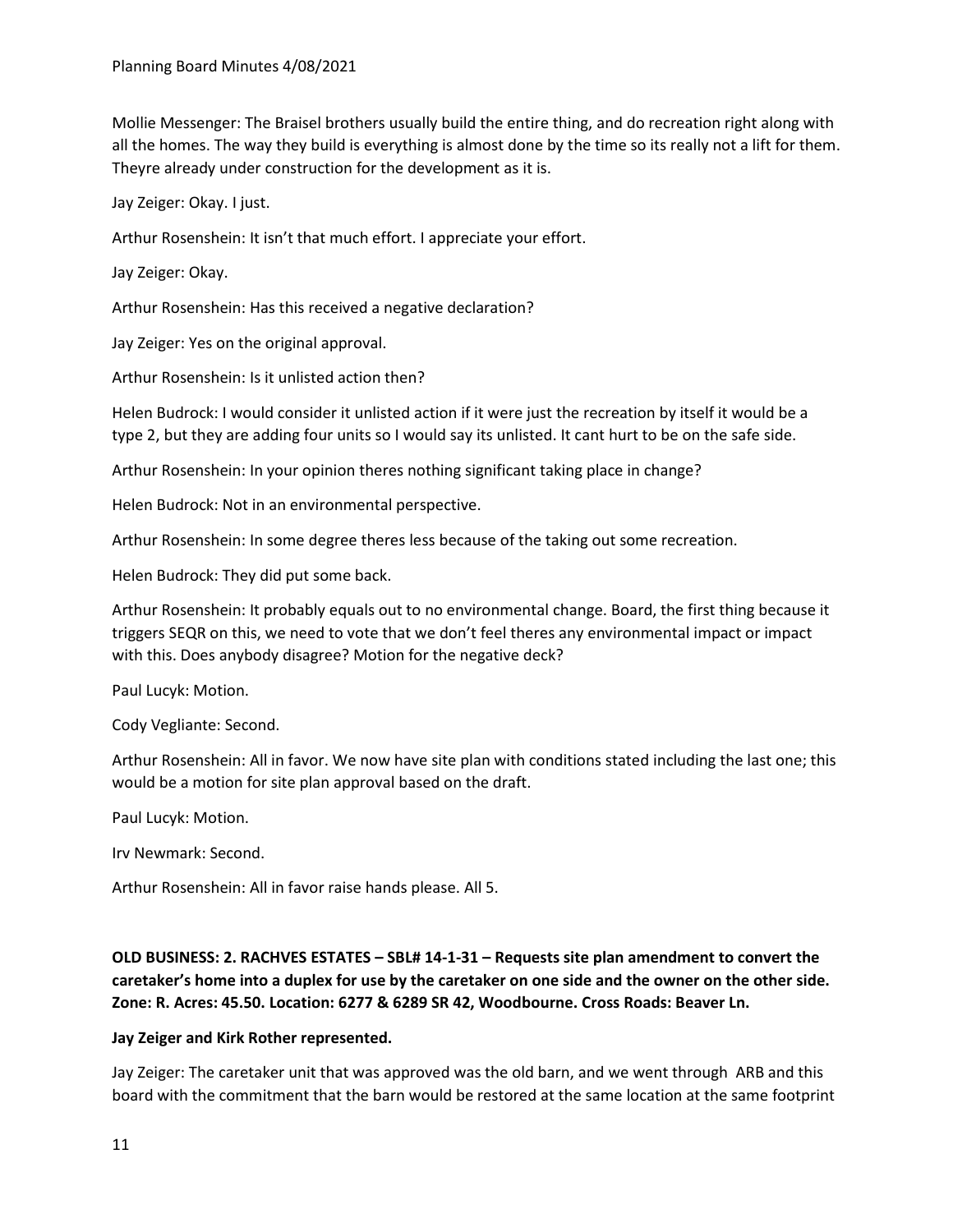and restored in the matter to capture the charm of the building that it existed in its prime. When we did further analysis of converting the barn, the square footage is far more than necessary for the care taker.

Kirk Rother: The footprint of the structure is about 2,100 square feet times two stories, the caretakers dwelling is currently 4,200 square feet.

Mollie Messenger: The original caretakers dwelling wasn't going to be full two stories, it had dormers.

Kirk Rother: I can pull the plans up.

Jay Zeiger: Yeah, I sent the plans to Mollie earlier. Were not increasing the size of the building, were not doing anything on the outside, its just the inside needs interior work.

Arthur Rosenshein: How can you do that if youre making it a two story building, which it is not at the moment its one and a half, the original plan we got had an attic and some rooms down the center and some dormers. Here you are going to have to raise the building by at least 5 feet, perhaps more to get the second floor in. its not going to be the same, you have two rows of buildings when before the barn has one. I don't see how you mean the exterior is not changing.

Kirk Rother: What I did, I took four views; front, side, rear, floor plans. I put approved and proposed next to each other. Right here, this is approved would be the rear view viewed from route 52. The bumpout is existing. The chairman is right, theres a second set of windows which does add height.

# Arthur Rosenshein: How much height?

Kirk Rother: I didn't prepare but I think youre close in estimating five feet; its roughly half a story. On the second story plan that is approved you can see on the edges to get ceiling height the edges is all attic space, which is how to accomplish a second story with it appearing that it is 1.5 stories high. On the new second floor plan the walls extend to the ceiling so theyre able to get more square footage and the reason is because bedrooms on the second floor so they need egress windows.

Arthur Rosenshein: On the caretakers portion, what would be the square footage?

Kirk Rother: 32x26 so 832 square feet.

Mollie Messenger: It doesn't meet dwelling; it would have to be 1,200 square feet to be a dwelling. In the floor plan you didn't give the care taker much room.

Arthur Rosenshein: I did a quick count on the new plan, you have 6 bathrooms in the owners section. Counting the two floors, 6 bathrooms, 6 bedrooms, 4 offices, 2 play areas. What is this? And theres no master bedroom. I don't understand what I am looking at.

Kirk Rother: Again I didn't draw this architectural plan, this was the layout that was requested by the applicant for Joe Irasi to prepare.

Jay Zeiger: I would've said the same thing. This is between the person that's going to live there and the architect. If theres an objection to the plan. The Bernets have a large family. Theyre going to live there most of the summer. Their kids and grandkids will have somewhere to stay.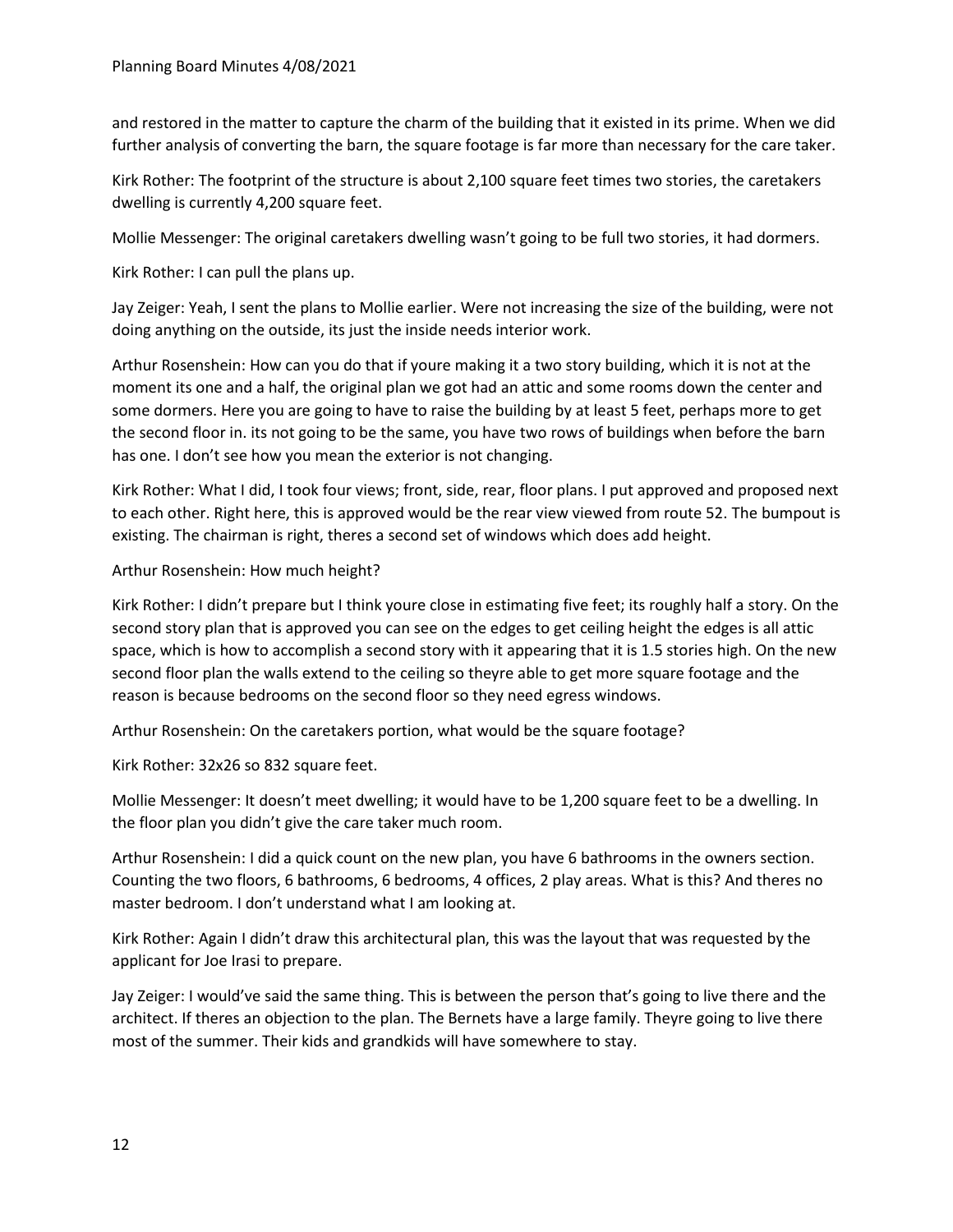Arthur Rosenshein: One of the things we wanted to do was avoid to have children or many people because the distance of the road. As I understand the applicant has a whole development of cottages across the river where they stay and have family. What happened to that?

Jay Zeiger: That's going to stay they will continue to own that. They kind of fell in love with the development and got to meet a lot of the potential buyers and they are excited about living there.

Paul Lucyk: I would like to find out what was approved previously for this project and where the care takers house was on the site plan.

Jay Zeiger: It was the same place.

Kirk Rother: This is the existing barn here, the difference was the entire structure was devoted to a caretaker. I don't think anybody realized the caretaker would get the biggest, nicest home in the community.

Paul Lucyk: I really don't want to see a structure like this with bedrooms on the edge of a County/State road because I remember seeing a car that went right through the barn from many years ago. People travel very fast around that road and the road is elevated, you could get off of that and go into the building. I'm looking at safety and I don't want to see anybody get hurt.

Irv Newmark: I agree with Paul. This should not be a multifamily, this was supposed to be a single family for the caretaker. You can use the other part for storage but I'm against a multifamily.

Gary Tavormina: Lets clarify. That was a storage garage, not a barn. We were going to have a one family house on that piece of property, now were going to a two story building. The original plan was one story for the care taker. That's it. Cars are going to come around the turn and take that building out if they don't build up a barrier.

Jay Zeiger: I understand the concern but to say a car will drive off the road and hit a house –

Arthur Rosenshein: That's a fair consideration because of the proximity, theres almost no space. My objection is changing it to a two story building. We wanted to have the original barn as best we could preserved in that position. The original plan looked somewhat like the original barn, there was going to be preservation of wood, etc. this changes everything. Furthermore, I don't understand what they are doing, I will vote against it. Is there anybody on the board in favor of this?

Gary Tavormina: No.

Kirk Rother: The view I have up on screen is what was originally approved. If there were a way to not increase the height and keep exterior appeal, but make the caretaker quarter larger, but have the balance be another dwelling unit, is there opportunity for that?

Irv Newmark: Against.

Arthur Rosenshein: Against that.

Jay Zeiger: It's a duplex, not multifamily.

Mollie Messenger: Jay it will be more than one family because you said she will bring up her families in that family so there will be multiple families. If shes looking to add another dwelling unit so she can live